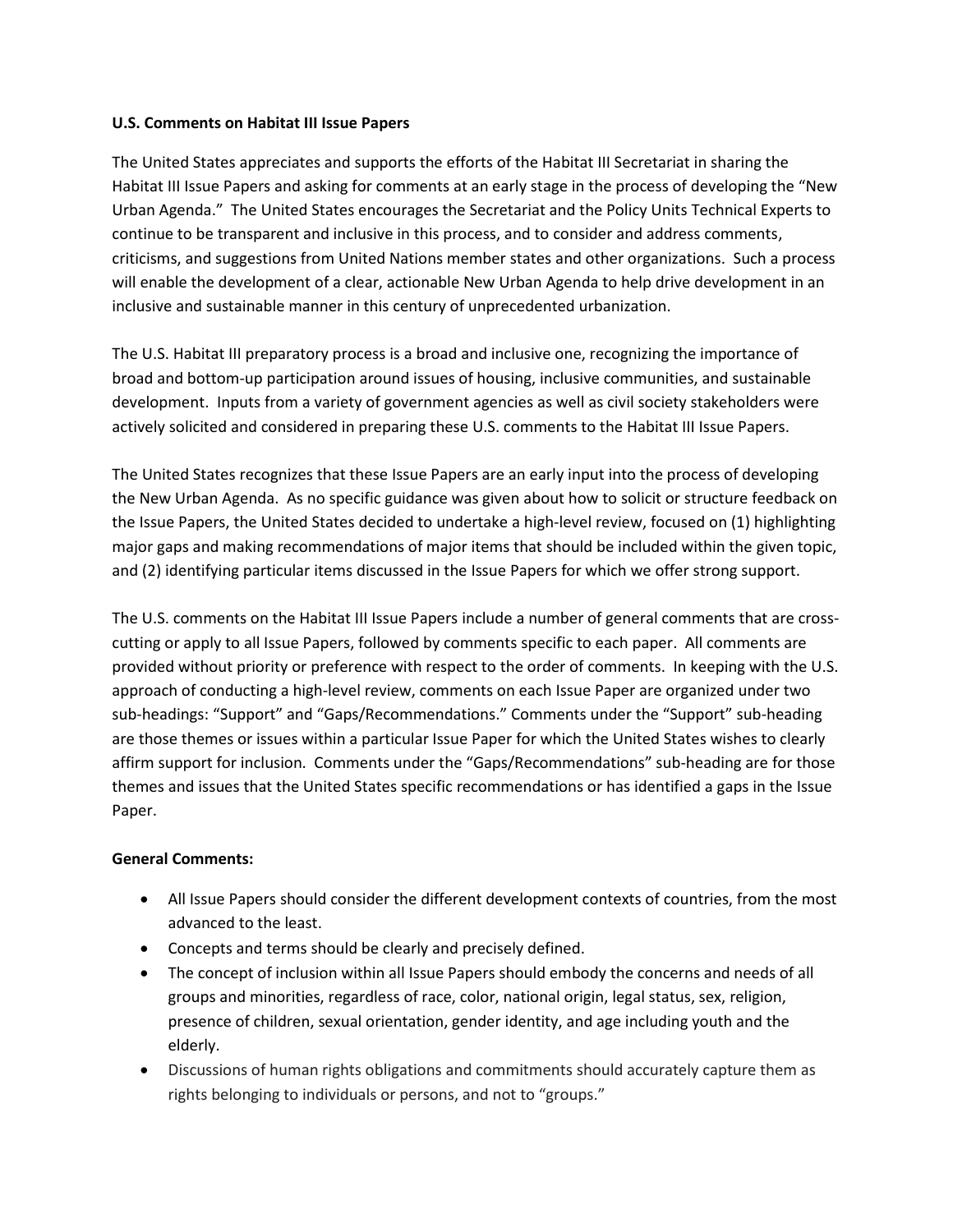- References to particular human rights obligations or commitments should use agreed terminology from the Universal Declaration on Human Rights (UDHR) or from international human rights covenants, such as the International Covenant on Civil and Political Rights (ICCPR) or the International Covenant on Economic, Social, and Cultural Rights (ICESCR), rather than attempt to abbreviate or alter this agreed terminology. Throughout these documents, concepts should not be referred to as "rights" or "human rights" unless there is a source of those rights found in an international covenant or the UDHR. Attempts to expand or contract the definitions or scope of existing human rights obligations by enumerating new elements or requirements of these obligations should be avoided.
- Participatory approaches with local groups and stakeholders should be encouraged across all Issue Papers – in traditional as well as innovative ways.
- $\bullet$  Beyond simply raising topics and challenges, there is a need to discuss and develop solutions  $$ including a range of approaches that could be applicable to different contexts; policy, process, and design solutions; and specific examples and lessons learned.
- Given the breadth of many of these topics, there should be a focus on how they manifest themselves and are addressed in the urban context – considering spatial as well as policy implications – and how these issues might tie into focus areas of Habitat III and the New Urban Agenda.
- All Issue Papers should include a discussion of the roles, responsibilities, and opportunities of sub-national actors, local governments, not-for-profit organizations, and civil society partnerships in addressing these issues.
- Terms such as "rights based model," "rights based approach," and "rights based framework" lack clear internationally agreed definitions and should be clarified using terminology with clearer meanings: for example, a "framework or model that promotes, protects, and respects human rights."
- States have the primary responsibility for promoting and protecting the human rights of all individuals in their territory. While development facilitates the enjoyment of all human rights, it should be clear that lack of development should not be invoked to justify the abridgement of internationally recognized human rights.

# **Issue Paper 1: Inclusive Cites**

- Define the framework of inclusion both across issue areas and geographies and specify how this issue is considered.
- Inclusivity should include the concerns and needs of all groups and minorities, regardless of race, color, national origin, legal status, sex, religion, presence of children, sexual orientation, gender identity, and age including youth and the elderly.
- Focus on how the issue of inclusivity plays out in the urban context and with particular attention to spatial inequality.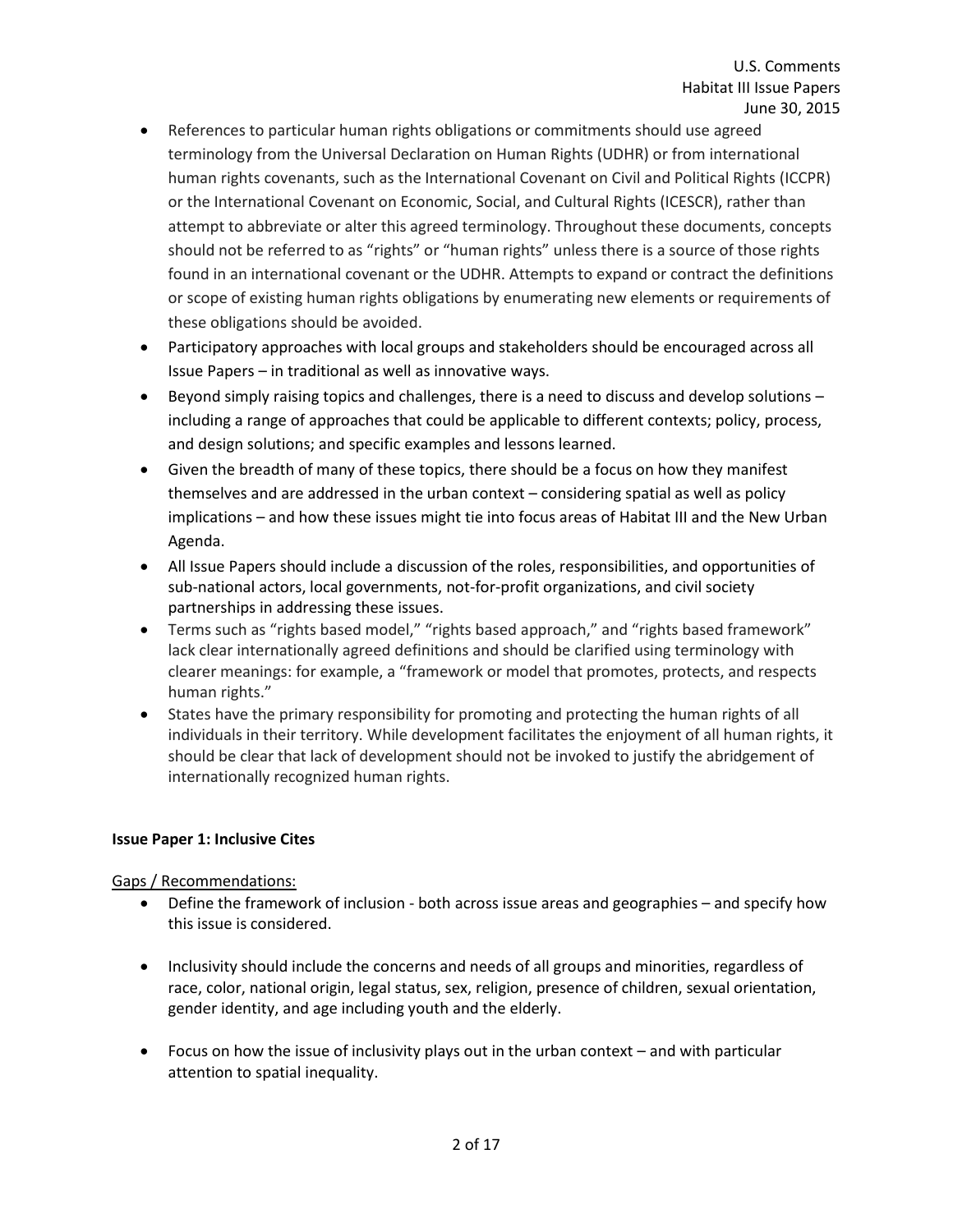• In addition to policies, include processes and physical design solutions that can promote inclusion such as design elements and approaches for better accommodating the elderly or persons with disabilities.

## **Issue Paper 2: Migration and Refugees in Urban Areas**

#### Support:

- Support discussion of the need to link the issues of refugees and internally displaced persons with those of the larger and static local urban planning framework.
- Support discussion of need to include refugees and internally displaced persons in the local decision-making processes and involve them in efforts to build their own resilience.

#### Gaps / Recommendations:

- Include a discussion of the need for metropolitan areas to assess and plan for environmental and geopolitical risks and events that may lead to migration and displacement.
- Urban planning approaches and documents should contain contingency plans that can provide a framework for humanitarian aid both preemptively and in times of need.
- The discussion of local hazard exposure should consider not only natural hazards but also possible man-made hazards as well as the need for assessments of biological, chemical, or radiological risks in the area.
- Recommend highlighting the need to incorporate emergency response and disaster response with disaster risk reduction and urban development more broadly, especially in light of the needs of migrants and refugees.
- Recommend drawing greater connections and coordination with the work of humanitarian and development aid efforts serving these vulnerable populations.
- Legal distinctions between different types of migrants, internally displaced persons, and refugees and any applicable international obligations should be accurately captured.

#### **Issue Paper 3: Safer Cities**

- The issue of safety within cities is intrinsically linked to other urban issues and sectors, including poverty, segregation, discrimination, access to jobs with living wages, access to quality education and health care, etc. Both broad approaches and specific solutions to fostering safer cities need to be discussed and evaluated in light of these linkages.
- The term safety is often meant to include the concept of security, but these two terms are not interchangeable. Safety refers to protection from harm due to an accident or negligence.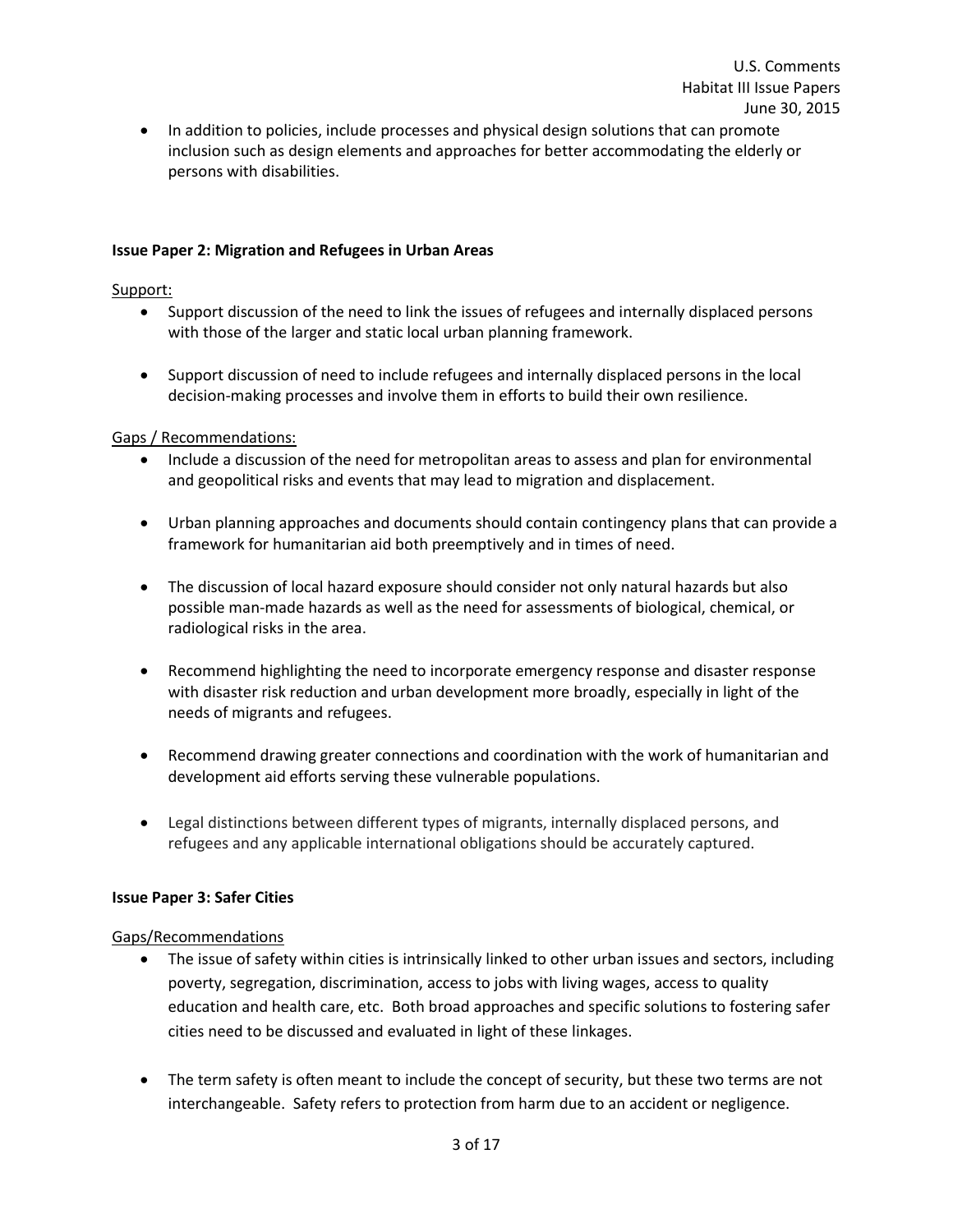Security, on the other hand, refers to protection from harm caused on some deliberate action. The focus of this Issue Paper is on urban violence and crime (security).

- Consider including a discussion on urban safety issues such as traffic and pedestrian safety, public health-related safety concerns (e.g., exposure to asbestos, lead paint, pathogens, etc.), and political safety (e.g., terrorism, violent extremism, government oppression, etc.).
- In the discussion of innovation, consider including a discussion of managing criminal justice costs and reinvesting savings in ways that address underlying causes of criminal behavior, including the innovative use of data and partnering with community and youth organizations.
- The issue of high rates of violence against women, although mentioned under facts and figures, should be elevated throughout this Issue Paper and in the work of the relevant Policy Units.
- Cross-sector and community-based programs to address safety and combat violence should be discussed.
- The built environment, historic development patterns, and housing and urban planning policies, including those influenced by federal or local development policies, have all contributed to residential segregation by socioeconomic status, religious affiliation, race, and ethnicity, which have led to increased crime and violence. These issues should be discussed.
- This paper should address the risk of terrorist violence and the essential role cities can play in countering violent extremism, including efforts to address its drivers (e.g. radicalization, recruiting, etc.) and to prevent violent extremism by improving the social, political, and economic inclusion of populations at increased risk of marginalization and radicalization to violence. Whole-of-society efforts at the grassroots level are required, including collaboration between local authorities, law enforcement and security officials, parents, educators, social workers, social service providers, religious leaders, and community organizers.

# **Issue Paper 4: Urban Culture and Heritage**

## Support

- Support discussion in Issue Paper highlighting the value of preserving cultural heritage as an important source of resilience for local communities, e.g., post-conflict, etc.
- Support discussion in Issue Paper highlighting "cultural diversity … as a powerful way to mitigate urban conflicts, foster tolerance, preserve social fabric, and promote pluralism."

# Gaps/Recommendations

 The urban culture and heritage of a city and region has inherent value that is independent of and not limited to the monetary tourist value of that culture and heritage. This inherent value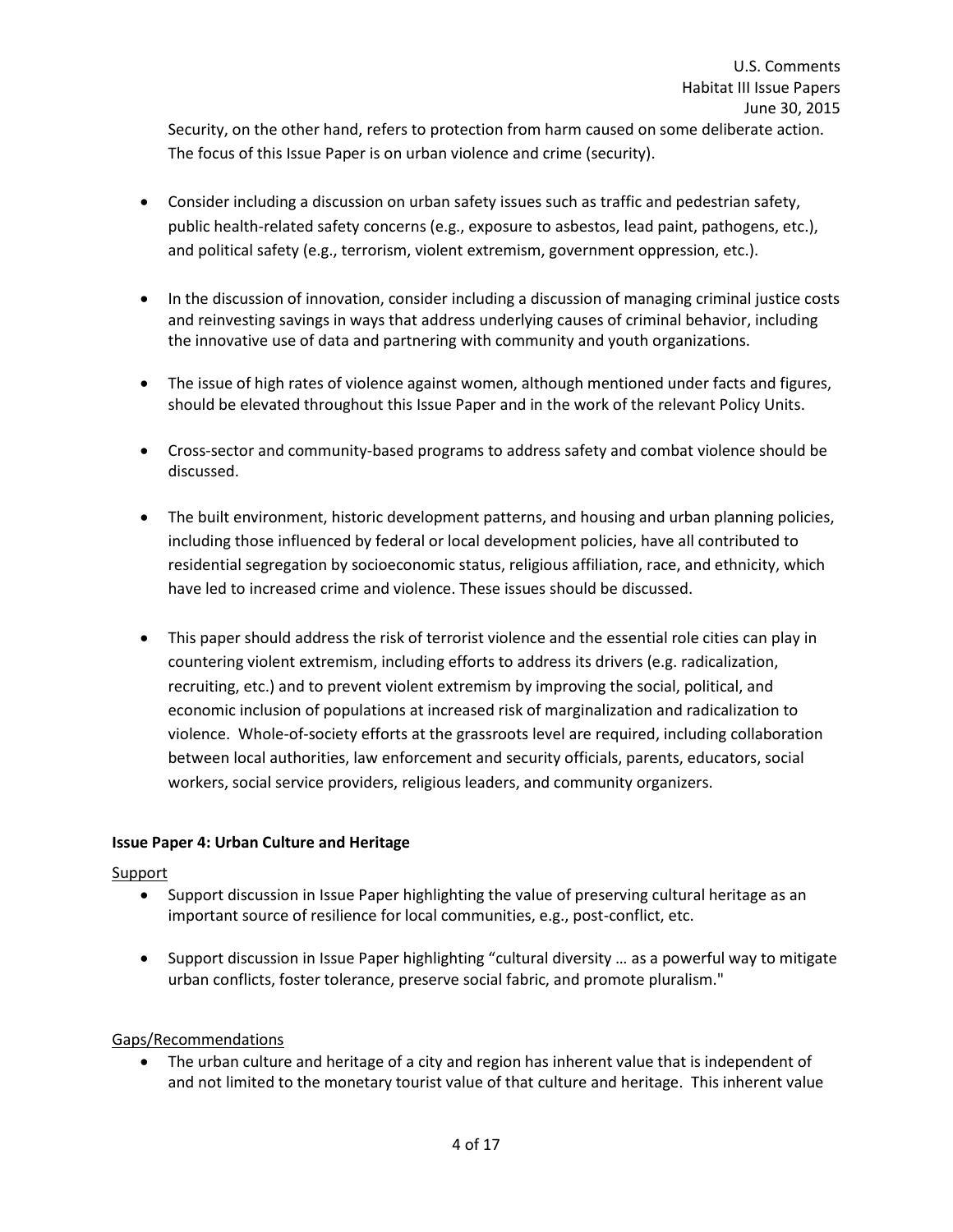of urban culture and heritage should be recognized and discussed in this Issue Paper and should not be completely overshadowed by its associated commercial value.

- Given the inherent value of urban culture and heritage, which extends beyond the boundaries of the city or region itself, where local resources are not sufficient to fund preservation efforts, the Issue Paper should consider other scenarios for funding local preservation efforts, e.g., from national governments, international donors, not-for-profit organizations, etc.
- The Issue Paper noted a growing trend among cities to rely upon cultural tourism as the core of their urban development strategies. The Issue Paper should include a discussion of the benefits of working regionally with other cities to coordinate a broader strategy for cultural tourism and the potential perils of excessive competition among cities for tourism revenue.
- The Issue Paper should share approaches for, and examples, of how the preservation of urban culture and heritage can help support the creation of higher skill, higher wage jobs.
- The Issue Paper should discuss the challenges of providing adequate affordable housing within the context of preservation.

## **Issue Paper 5: Urban Rules and Legislation**

#### Gaps/Recommendations

- There is a need to recognize the wide range of different country and legal contexts, including levels of authority and vertical legal relationships (national/federal, state/province, local/municipal, neighborhood), which should be acknowledged and discussed accordingly.
- Include discussion of the important role of the rule of law in creating and fostering effective institutions, which are equipped to build knowledge and address urban issues.
- There is a need to provide clarity around, and support for, the concepts of simplified, fewer, or "essential laws" – or re-phrase the discussion. For example, assertions that zoning, a foundational tool for land use regulations, should be introduced at later stages of governance are inaccurate or overly simplified. Basic zoning regulations to ensure safety and protect residents, especially the elderly and children, schools, and hospitals from proximity to heavy industry and man-made risks are an urgent priority. More nuanced zoning can be established later.
- The Issue Paper should consider how legal frameworks can facilitate inter-agency and crosssector coordination.
- In addition to effectiveness, the quality of laws should also be assessed based on equity and efficiency in the local context.

#### **Issue Paper 6: Urban Governance**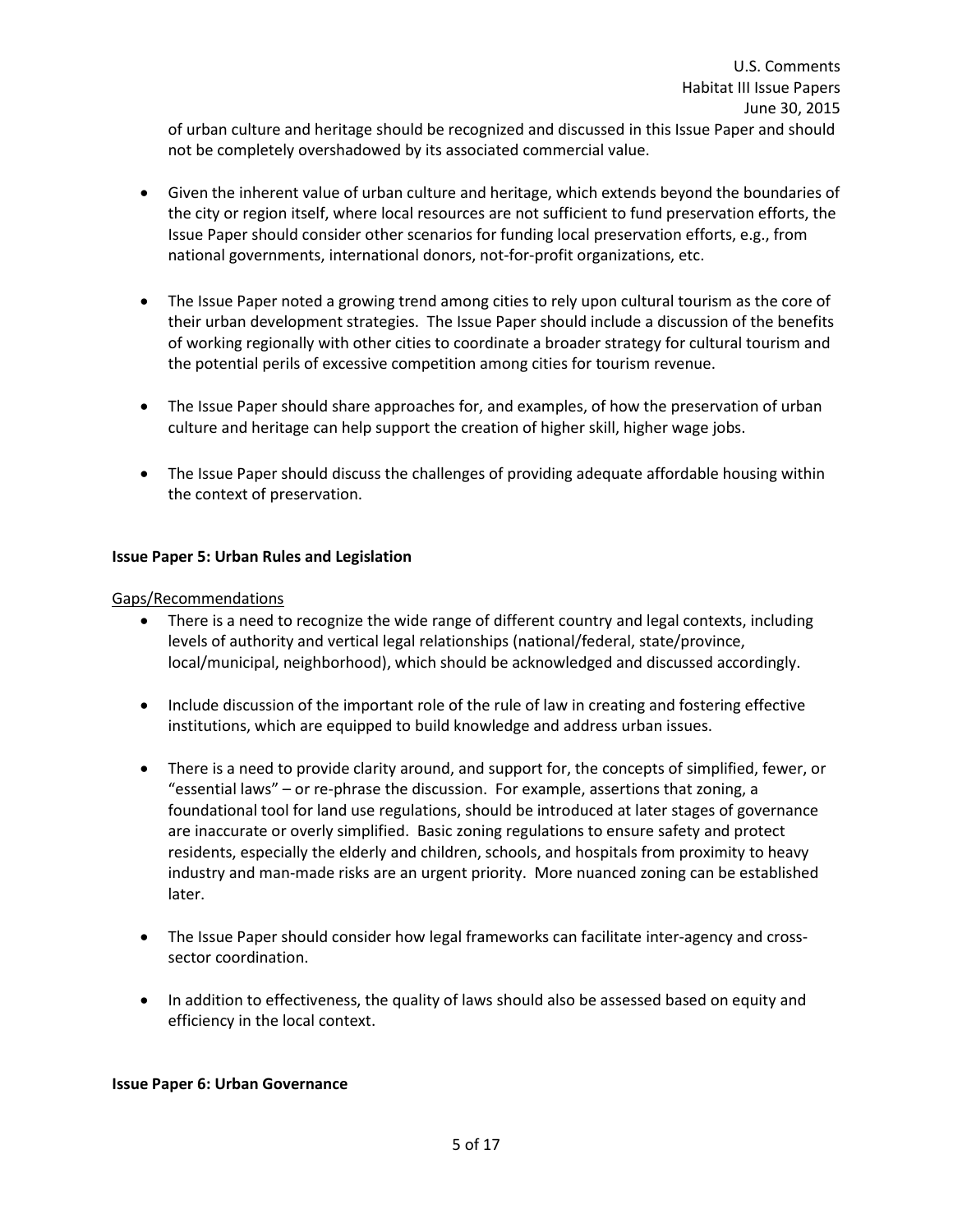#### Support

 Generally support the points discussed in this Issue Paper, including the need for capacity building programs as mentioned.

## Gaps/Recommendations

- Public private partnerships, as mentioned, do provide opportunities for cities and are increasingly an integral part of urban governance; however, the Issue Paper should include a discussion of the potential risks, tradeoffs, and limitations of relying on outside funds for the provision of basic and critical public services.
- The roles and responsibilities of the public sector need to be discussed with regards to innovative frameworks, including public-private partnerships.

## **Issue Paper 7: Municipal Finance**

## Support

 Support the discussion of value capture instruments as an important piece of municipal and infrastructure finance.

## Gaps/Recommendations

- The Issue Paper should include a discussion of the trade-off between the risks and benefits of public-private partnerships, including costs, efficiency, and the need for continued and equitable provision of critical services and public goods. This Issue Paper should further discuss who assumes risk in such arrangements.
- The Issue Paper should recommend use of alternative funding to push innovative ideas and approaches rather than to fill basic gaps.
- The Issue Paper should discuss appropriate use of tax incentives in economic development, given the associated costs for communities and municipal finance in terms of lost revenue.
- The Issue Paper should discuss the capacity needs of municipalities to be good fiduciaries of public funds.

## **Issue Paper 8: Urban and Spatial Planning and Design**

## Support

Support the recognition of the importance of local capacity for creating and implementing plans.

# Gaps/Recommendations

 The Issue Paper discusses and provides statistics on the environmental impacts of sprawl, but fails to discuss the host of other urban socio-economic challenges related to sprawl. It should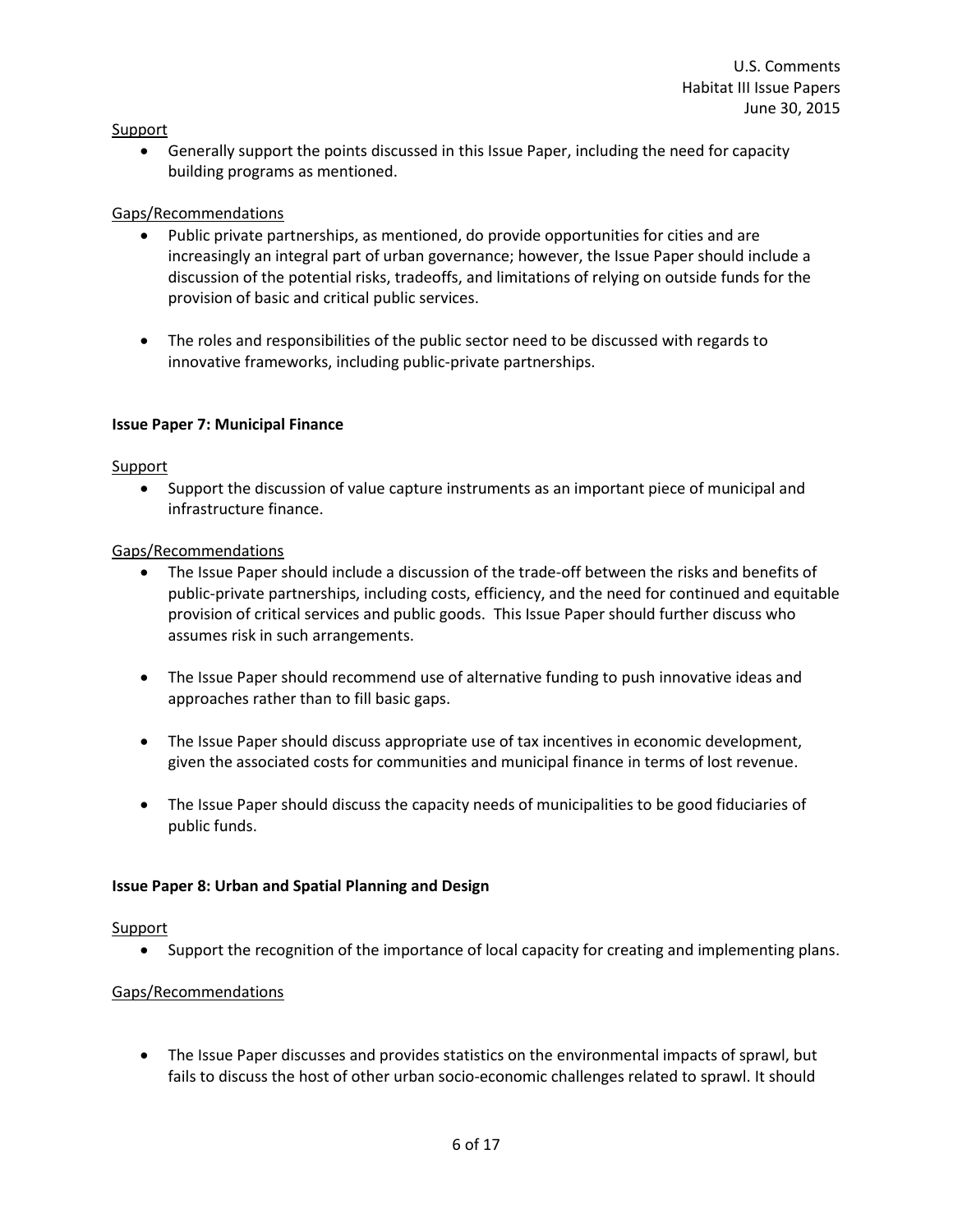- The Issue Paper mentions the role of public participation; however, it should be stressed that public participation is an important essential part of every step of the urban/spatial planning process to ensure inclusive, sustainable, and resilient communities.
- The discussion on limiting zoning needs to be further explained or developed, including an explanation of the benefits (e.g., safety, preservation, environmental, planning, etc.) and drawbacks (e.g., overly strict and/or complex regulations, encouragement of distinct uses and/or segregation, etc.) in different contexts. The Issue Paper seems to assume that zoning means exclusion. However, zoning can also support mixed-use and mixed-income development – and can be deployed to promote inclusion across a range of issues.
- Land use regulation, and zoning in particular, determine the type and intensity of use of privately and publically held land and is thus a driver for action. These should be discussed in greater depth in this Issue Paper, as well as the important role of local governments in local land use regulation and decision making.

## **Issue Paper 9: Urban Land**

Support

- Support the call for advance planning to help mitigate sprawl, unsustainable land use, tenure insecurity, and slum development.
- Support encouragement of participatory and inclusive approaches to finding solutions.

# Gaps/Recommendations

- Recommend including discussion of broader issues including foreclosure, gentrification pressures, and tenancy rights in high-income as well as developing country contexts.
- Recommend discussion of downsizing of cities, both intentional and not, including postindustrial cities with severe population loss, urban vacancy, and rightsizing strategies.
- The Issue Paper should include a discussion of economic decline and urban blight.

# **Issue Paper 10: Urban-Rural Linkages**

## **Support**

• Support the statement that, rather than competing for scarce resources, the discourse between urban and rural areas needs to evolve towards understanding the synergies that can be leveraged from urban-rural coordination, especially in light of globalization.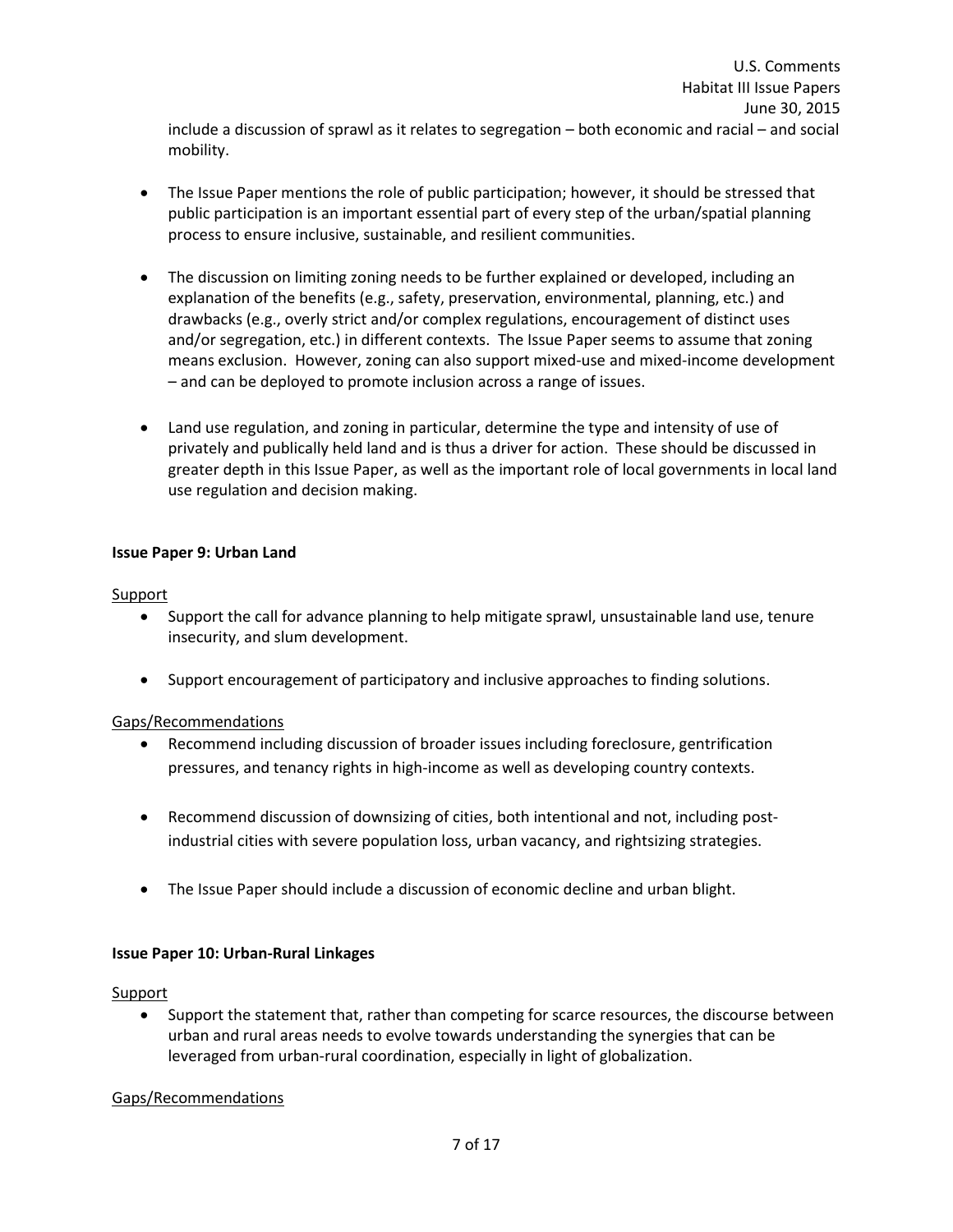- Under main concepts, the definition should also include the flow of other services beyond ecosystem services, e.g., health services are disseminated from cities to rural areas through a number of mechanisms.
- This Issue Paper focuses too much on the topic of food waste. While an important issue, food waste is a peripheral issue in the context of urban-rural linkages and urban sustainability, especially if the discussion focuses strictly on food waste and not larger food systems.

## **Issue Paper 11: Public Space**

#### Gaps/Recommendations

- Issue Paper needs to balance the creation and preservation of public spaces with the need to ensure adequate planning for affordable housing and other community services.
- Gentrification is presented only as it relates to the improvement of property values; however, the benefits of gentrification should be shared with those living in the community prior to the changes. In addition, the negative externalities of gentrification need to be examined more fully, specifically those related to the displacement of urban poor from communities with rich social fabrics.
- The strengthening of legal frameworks to protect public space is necessary and presents a challenge for less developed, developing, and developed countries alike. The Issue Paper should examine these challenges in more depth, including the similarities and differences in the types of challenges faced and how to address those challenges, including providing specific recommendations.
- The Issue Paper needs to discuss more fully the critical issue of free and open access to public spaces and/or the lack thereof, including the equality of access to public spaces based on race, socio-economic class, etc., and also the issue of appropriation of traditional public spaces, e.g., market places, etc., by the private sector. The latter concept was mentioned, but needs to be expanded.
- The definition of public space needs more clarity and consistency. Further, the percentage of land allocated to streets is not a good measure of public space or inequality.
- The Issue Paper briefly mentions the issue of safety in public spaces, but does not adequately address this critical topic.
- The Issue Paper should discuss recent creative approaches to creating dynamic public spaces around the world – often through informal channels – as well as how cities and towns can work with citizen-driven initiatives.

#### **Issue Paper 12: Local Economic Development**

## **Support**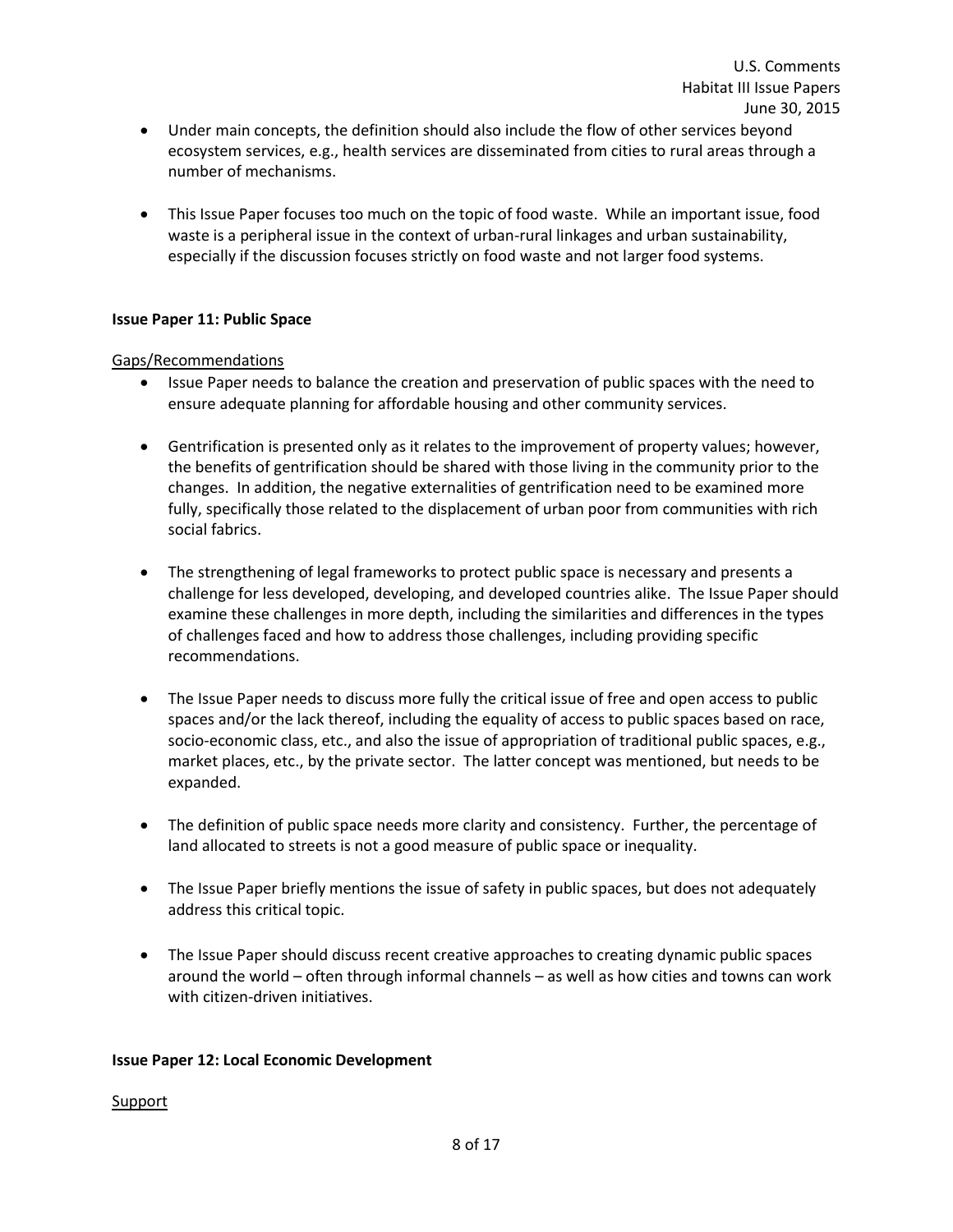- Support the value of high quality institutions in strengthening local economic development as well as the need for capacity building at the level of local government.
- Support local economic development as a participatory approach, building on local resources and competitive advantages, to create resilient and sustainable metropolitan areas with decent jobs and stimulating economic activity.

## Gaps/Recommendations

- Paper focuses mainly on local economic development (LED) as an instrument for national economic growth; however, it should also discuss how LED can and should also promote more (economically and socially) inclusive and (environmentally and fiscally) sustainable cities.
- This topic needs to consider the residents of metropolitan areas and their participation in the local economy more inclusively – incorporating women and youth as well as migrants, immigrants, and racial and ethnic minorities, and empowerment of small businesses and small business groups.
- Cities should promote an integrated and collective impact approach to local economic development rather than endorsing individualized and silo efforts at tackling urban issues. In the effort to integrate local economic development into a city's infrastructure, cities need to make sure efforts are aligned under the same vision in order to yield the greatest impact.
- Successful local economic development highlights the need for regional approaches and urbanrural linkages – as well as providing a means for strengthening regional cooperation.
- Recommend careful consideration of appropriate use of tax incentives in economic development, given the associated costs for communities and municipal finance in terms of lost revenue. Tax policy and regulatory relief should be responsible and sustainable to ensure sustainable benefits for communities.
- This Issue Paper should discuss the important role of infrastructure investment to economic growth and job creation. This includes the physical infrastructure and policy frameworks – as well as workforce development. Furthermore, investment should include protection and reinvestment of current infrastructure.

## **Issue Paper 13: Jobs and Livelihoods**

## Support

- Support the concept presented in the Issue Paper that there are great opportunities in the better integration between national economic policies and the economic development policies of cities and towns in support of jobs and employment.
- Support the statement expressed in the "Key Drivers for Action" section of the Issue Paper that employment is at the core of sustainable urbanization and should be integrated into urban policies, including developing new spatial forms of cities and investing in education and skills linked to the labor market.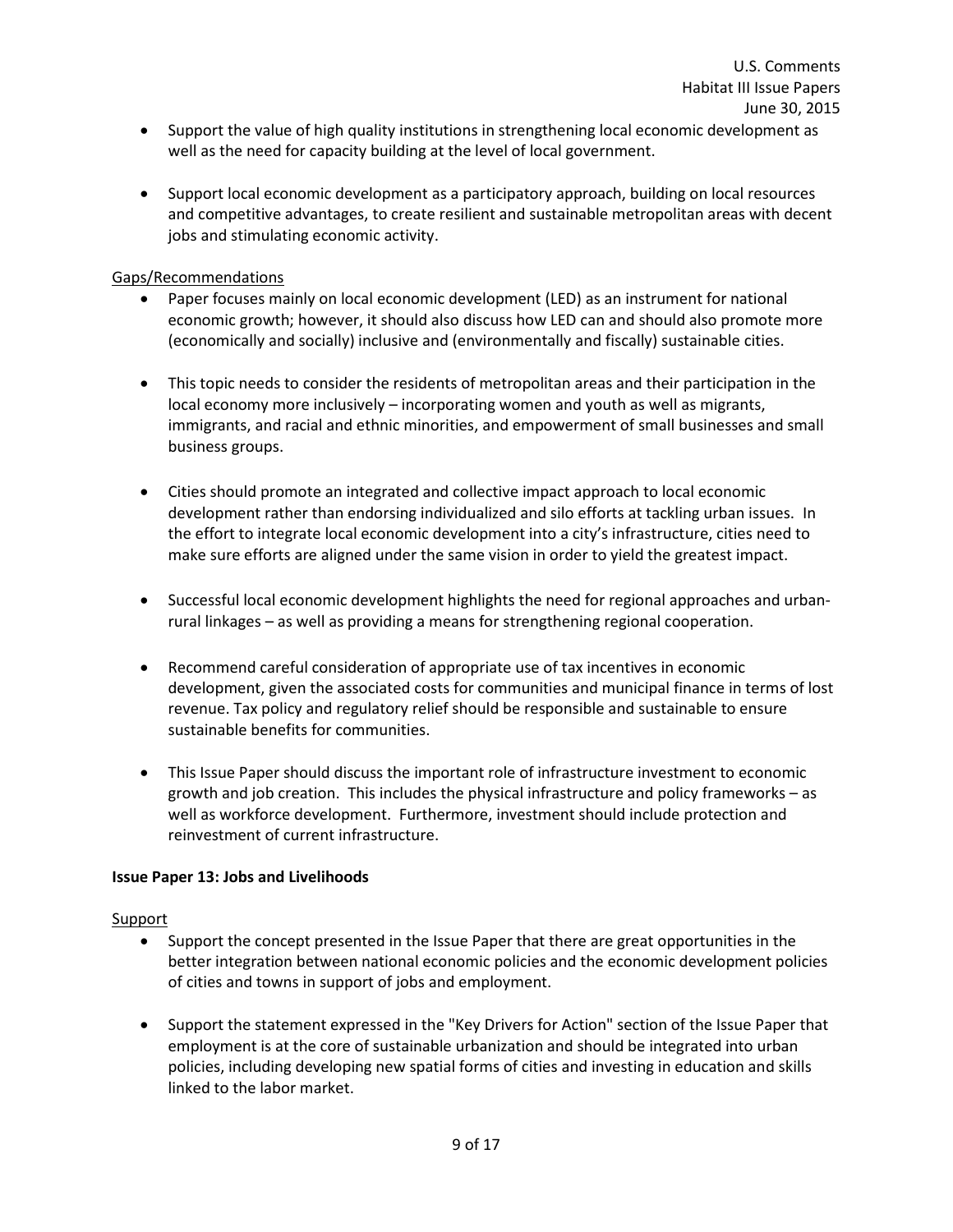## Gaps/Recommendations

- Investing in the development of younger entry-level workers presents a long-term solution to urban poverty and contributes to civic engagement, inclusive cities, and a resilient urban economy. The inability of younger persons to access entry-level jobs creates a roadblock to urban development.
- In addition to younger persons, resources need to be made available to re-train older and/or displaced workers. The inability of older and displaced workers to re-enter the workforce creates a risk to the development and maintenance of a strong, inclusive, and resilient urban economy.
- The Issue Paper fails to address or adequately address a number of important topics, including labor unions and the rights of workers to representation and to negotiate on their own behalf, occupational safety and health protections, including the right to non-hazardous working conditions, and other health and social protections that contribute to a healthy and productive workforce.
- The discussion in the Issue Paper of gender equality and women's empowerment should also include a discussion of legal rights guaranteeing equal treatment, pay, and other labor protections.
- The Issue Paper should also discuss the needs and concerns around empowering small business development.

## **Issue Paper 14: Informal Sector**

## Support

 Support prioritizing key spatial solutions and planning for social inclusion as listed in the "Drivers for Action."

# Gaps/Recommendations

- **•** Refer to the International Labour Conference Provisional Record from the 104<sup>th</sup> Session, Geneva, June 2015: 10-1: Fifth item on the Agenda: The transition from the informal to the formal economy.
- This is a broad topic, and these issues should be related more directly to issues of housing, sustainable and inclusive urban and metropolitan development, and metropolitan economies.

## **Issue Paper 15: Urban Resilience**

## Support

 Support the broad list of urban hazards presented: natural, technological, and socio-economicpolitical-cultural crises. Encourage the range of shocks to be further discussed.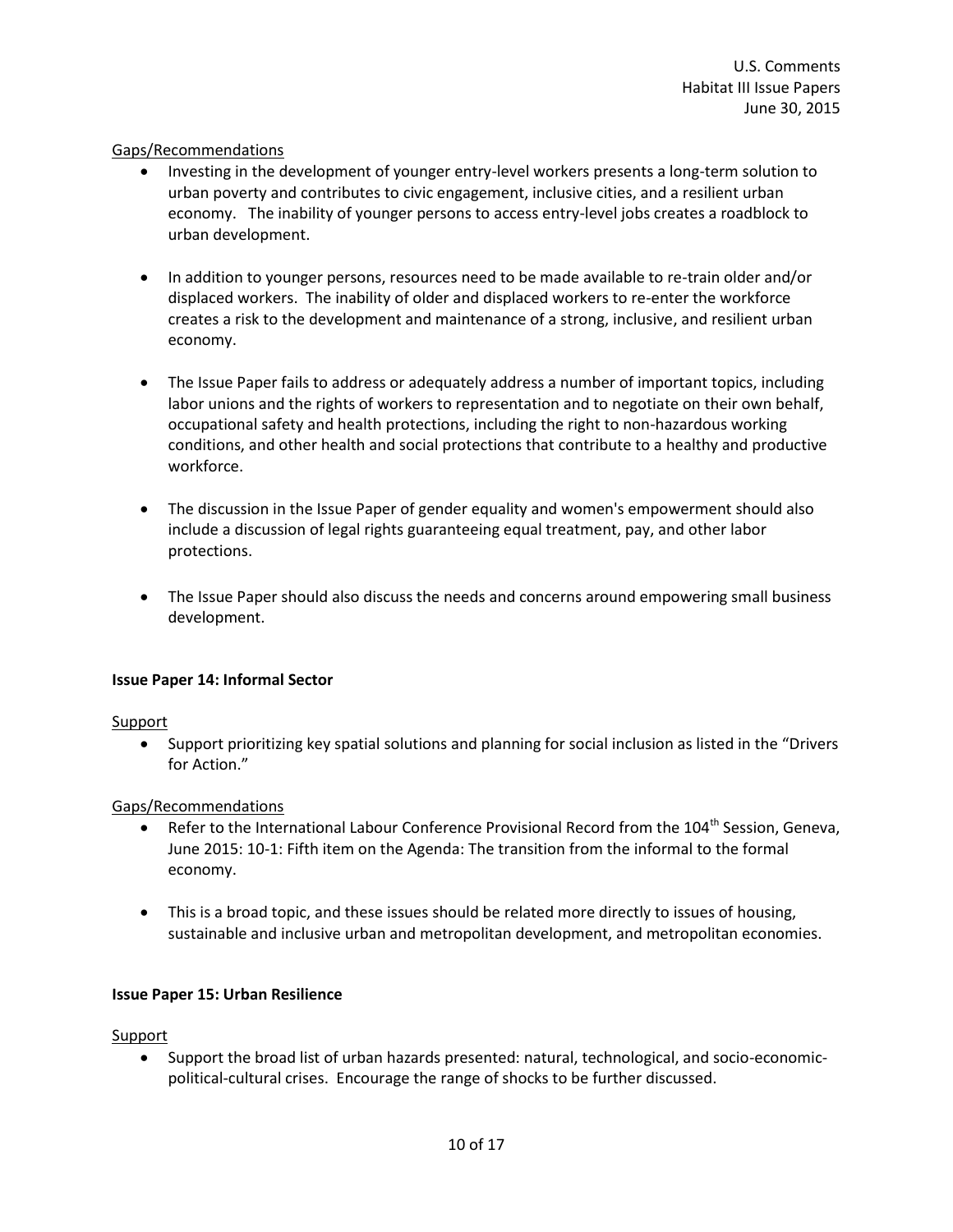Support discussion of addressing natural hazards, particularly flooding – and encourage such attention be given to addressing other shocks and disasters in greater depth as well.

#### Gaps/Recommendations

- Cities and metropolitan regions not only should undertake risk assessments, but also should develop standards for assessing and managing environmental, social, technical, and economic risks. Such standards help identify risks before they emerge, and ensure accountability, transparency, and progress toward achieving urban resilience.
- There is a need for better partnering, knowledge sharing, and integrating efforts both vertically and horizontally. This is critically needed between different levels of government, from local to national, as well as between local and state governments and industries, particularly those with expertise in internal emergency management plans, preparations, risk-reduction activities, and rescue operations.
- Consider that all shocks are not disasters, and if planned for appropriately, the risks or shocks themselves can create opportunities for improvements from small-scale change to transformational development.
- Discussion of urban resilience should include more in-depth discussion of the broader range of risks and shocks.
- Issues of funding and financing for shocks and disasters, man-made as well as natural, should be discussed, ranging from dedicated disaster/emergency funds at the country or municipal level to insurance options and humanitarian aid.

#### **Issue Paper 16: Urban Ecosystems and Resource Management**

#### Gaps/Recommendations

- There is a need to discuss approaches and solutions that support both the environment and development – and the needs of the local communities.
- There is a need to discuss how to effectively establish, manage, finance, and run systems to maintain and conserve ecosystems, which provided ecosystems services. Principles of collective action and traditional ecological knowledge should be considered.
- There is a need to discuss the importance of context-specific solutions, recognizing that toplevel general ideas can lead to inappropriate or less than ideal actions being implemented at the local level.

#### **Issue Paper 17: Cities and Climate Change and Disaster Risk Management**

#### **Support**

 Support the statement that "cities are traditionally laboratories of new technology and innovation". Cities often do lead the way on both mitigation and adaptation. There should be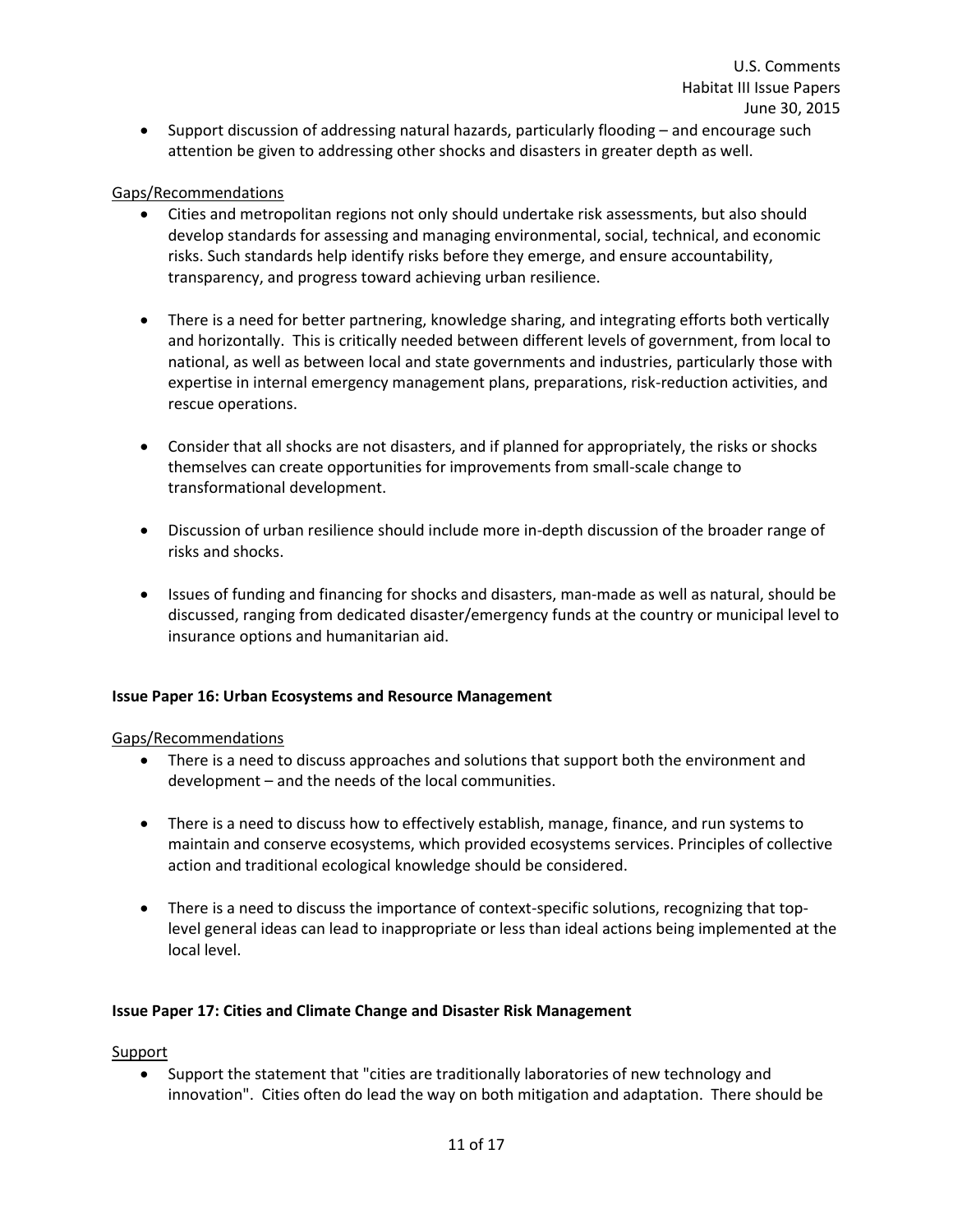an emphasis on both allowing and encouraging cities to move forward with climate change solutions faster than countries and also on looking to cities for scalable practices.

#### Gaps/Recommendations

- This Issue Paper and others do not discuss the large amount of physical area that is expected to be urbanized by 2030. Expected climate change impacts must be seriously factored into decisions about where new development is directed and infrastructure is planned and constructed. These issues should be discussed in this Issue Paper and others, within discussions of disaster risk reduction and/or mitigation, spatial planning, and infrastructure.
- One of the likely outcomes of climate change impacts, such as shifts in climate zone/agricultural productivity, inundation, etc., will be increased migration into cities. This Issue Paper should discuss that issue, including the challenges associated with such migration.
- The Issue Paper discusses planning for compact cities, in particular, as a key driver of action to advance disaster risk reduction and climate change solutions. While at a high level and in the aggregate, encouraging compact cities may align with other climate change solutions, it should be noted that the emphasis on compactness as a solution is not accurate if the location of the compact city itself is vulnerable or susceptible to climate change impacts.
- It is worth noting that considerable variation exists in conditions at local levels and given local contexts, especially in large and/or diverse countries, which presents challenges for national policies that are too specific.
- The Issue Paper should consider both the pros and cons of regulatory and voluntary or incentive-based approaches to both mitigation and adaptation.
- The scale at which data is collected and analyzed is a major issue for planning at the city and metropolitan level. Data is usually collected at the global or regional level. However, there is considerable variability in climate at the local level (e.g., rainfall amount, intensity, temperatures, etc.), which make it hard for cities to plan accordingly. This is true in both developed and developing countries. There is a need to consider how to provide accurate local level data, especially for the developing and rapidly urbanizing country context.

#### **Issue Paper 18: Urban Infrastructure and Basic Services, including Energy**

#### **Support**

- Support the idea that there is a need to change the focus from a reactive one to a proactive one both in terms of natural disasters, as mentioned in this paper, but also more broadly considering expected population and urban growth.
- The Issue Paper provides an effective framework for discussing and analyzing infrastructure systems, i.e., that they consist of three components: assets, knowledge, institutions.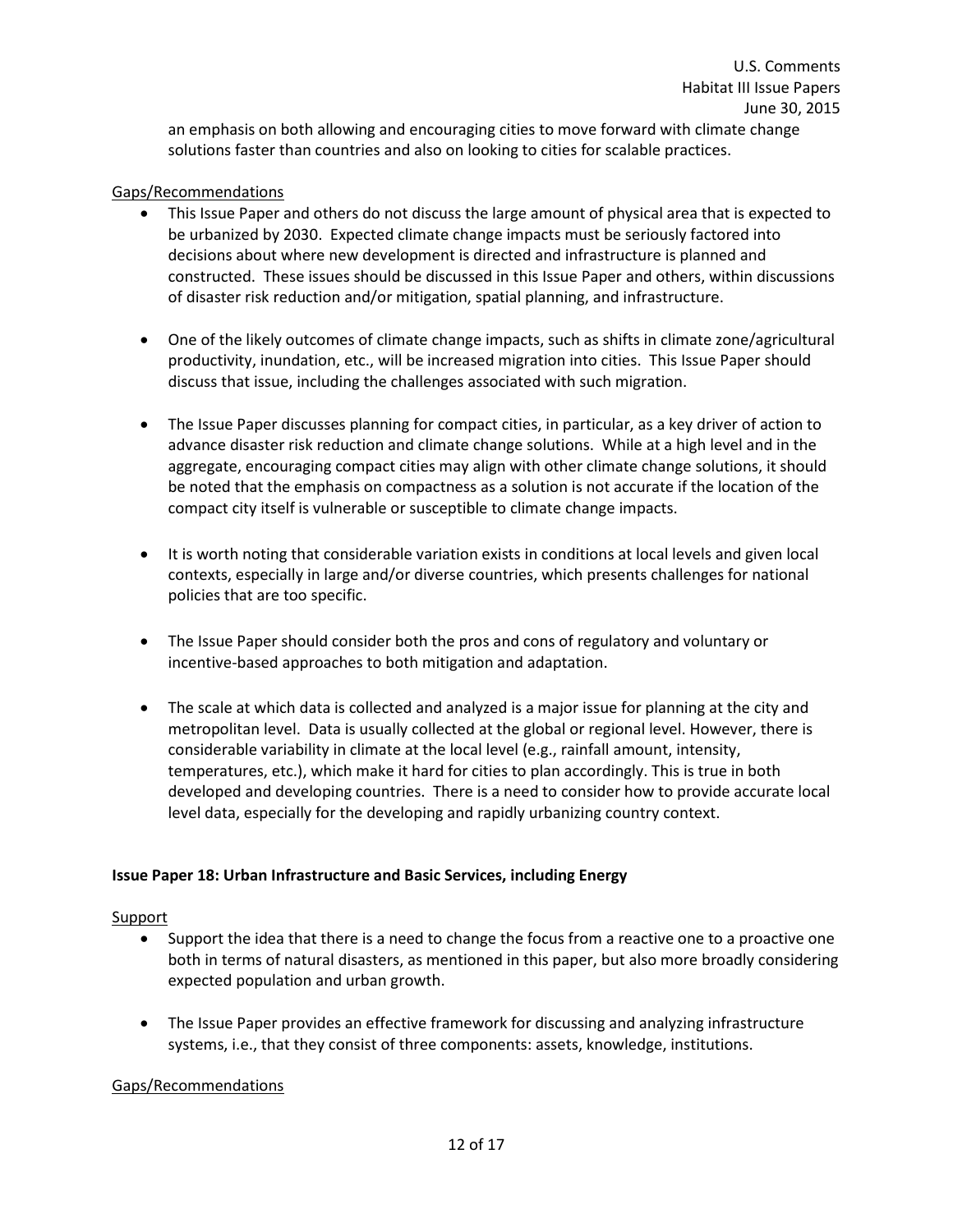- The process for planning and evaluation of infrastructure investments need to include a comprehensive benefit-cost analysis that incorporates the negative externalities borne by both other government agencies and the larger community.
- Planning for urban infrastructure needs to consider the issue of equity; urban planning and development policies should ensure that all citizens can equally/fairly access and benefit from the provision of infrastructure investments.
- The Issue Paper may want to consider and/or discuss how humanitarian aid organizations can contribute their efforts in ways that not only provide immediate relief, but also help assist in constructing larger infrastructure.
- The Issue Paper should discuss opportunities for multiple benefits from single investments both as a principle and in providing guidance and examples.
- Private sector involvement can be an effective way to provide public sector resources and infrastructure; however, care must be taken to ensure adequate and continued provision of services in times of disruption, disaster, economic downturn, etc.
- Green infrastructure is one piece of the larger infrastructure conversation, but it should not be overly elevated nor should it diminish the need for major infrastructure issues to be resolved, including the need for normal investment in infrastructure expansion and maintenance and the need to strategically locate infrastructure to drive development in ways that can provide larger benefits.
- The paper does not discuss the need to develop and implement processes for the evaluation of the environmental effects of infrastructure construction projects themselves and to minimize and mitigate the environmental impacts of those projects.
- In the context of urban infrastructure and basic services, there are notable gaps of issues not included or adequately discussed, including energy, food security and nutrition, and nexus issues, such as food, water, and energy.

## **Issue Paper 19: Transport and Mobility**

## Support

• The statement in the Issue Paper that "a divergence is seen between modal use, infrastructure allocation and modal funding in many cities" is accurate. Beyond examples, the paper should discuss how to re-align funding and shift investments in ways that are feasible.

# Gaps/Recommendations

• The report makes reference to the cost-prohibitive nature of public transportation for many people ("...spend as much as 29% of their income on public transport"). There is a gap in the commentary regarding how urban centers can make public transit more affordable or subsidize fares for those who need assistance the most. Addressing both affordability and equitable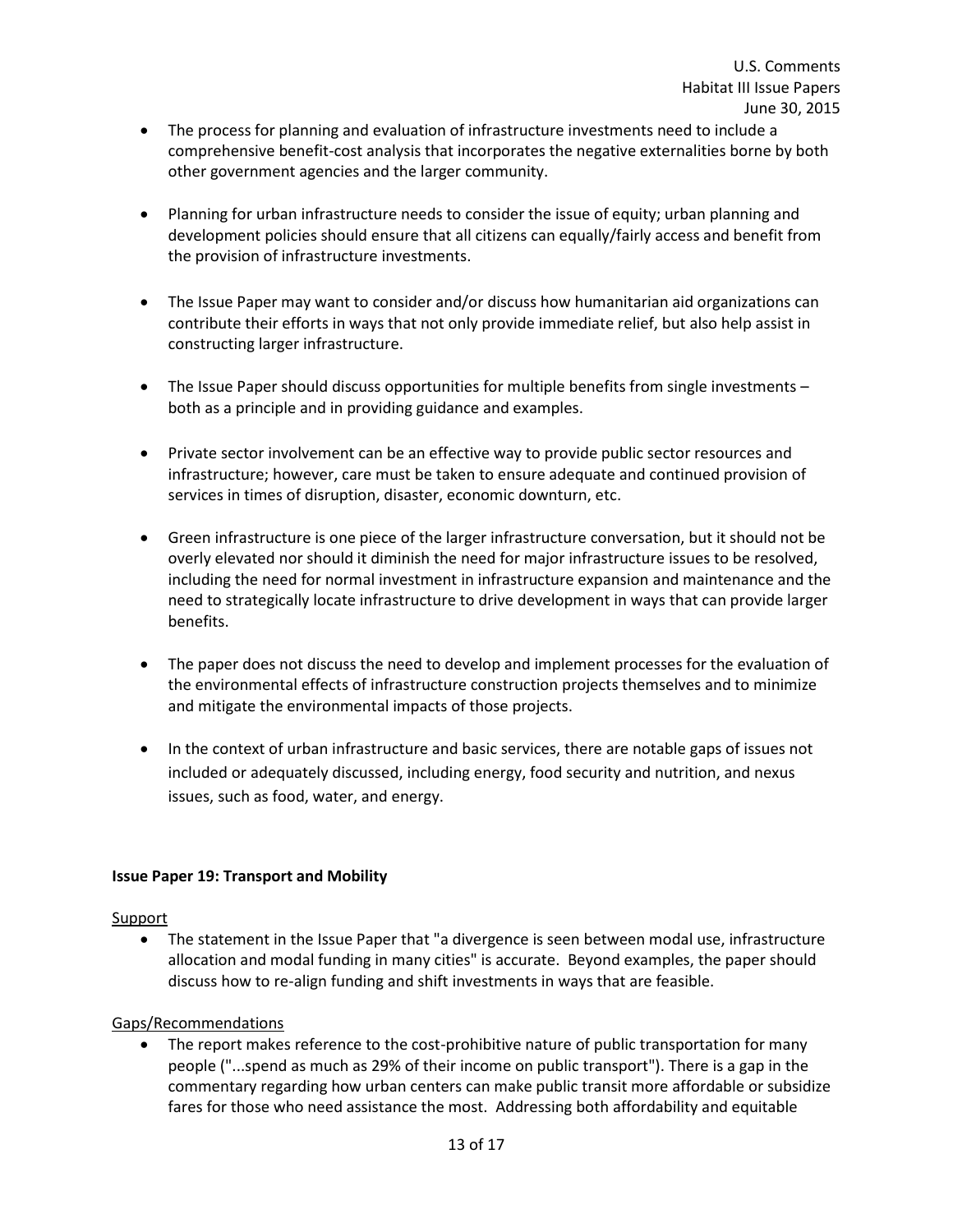access is critical for the "mobility" piece of this issue paper and could factor into the "Financing" or "Focus on Demand" sections.

- Using transportation as a way to promote community development is one example governments and stakeholders may consider to foster inclusive cities and sustainable economies. Transportation can be incorporated into local economic development initiatives to maximize community development for a particular city. Housing-transportation linkages are critical. For example, a transit-oriented development, or TOD, project can connect a geographically isolated community to the broader regional economy and become a hub for economic opportunity.
- The statement in the Issue Paper that "[t]he objective should be to curb sprawl, create compact, walkable neighborhoods and reduce vehicle kilometers travelled per capita" is misguided as the major goal. Rather, the objective should be to enable safe, affordable, and efficient transport that fosters mobility and meets the needs of people. Urban design and transportation are means to achieving that end, not the end itself.
- The Issue Paper states the need to focus on the poor. Accessibility for the poor is an appropriate concern and topic to discuss in this paper. However, in the end, the paper does not address the issue of accessibility for the poor. Further, accessibility and access to transportation is necessary for all urban residents. The reasons for this are many, including that impacts on the economy can be felt both by middle and lower income residents and that demographics of neighborhoods can shift over time, as in the case of U.S. inner-ring suburbs.
- Under "Focus on Demand," the discussion in this Issue Paper also needs to recognize that people still need to move across and around cities, regardless of how walkable the city is or whether it contains TOD neighborhoods. Furthermore, the need for private vehicles will still exist; considering how that may change should be a part of the dialogue (not excluded).
- Travel demand management can lead to greater inequality and restrict mobility and access to lower income persons. The Issue Paper should both recognize and discuss the fact that revenue generated from road congestion and demand pricing is regressive and can prevent lower income residents from accessing better employment opportunities as well as other critical community resources (e.g., healthcare, education, etc.).
- Beyond TOD, there is a need for more focus on access and mobility and appropriate planning to ensure linkages to housing, jobs, healthcare, schools, and other community resources.
- The Issue Paper should include some discussion of inter-city transportation (as related to both rural-urban and urban-urban linkages) as well as intra-city transit.
- The Issue Paper is too directive in saying that Travel Demand Management has to be a main part of the strategy and set of policies for providing adequate urban transport. Mobility brings benefits. The goal should be to accommodate demand so as to provide safe and affordable transport that provides access to jobs, etc. Providing transportation alternatives that are more sustainable and fostering demand for those alternatives (e.g. by making then safe and affordable) should be the focus.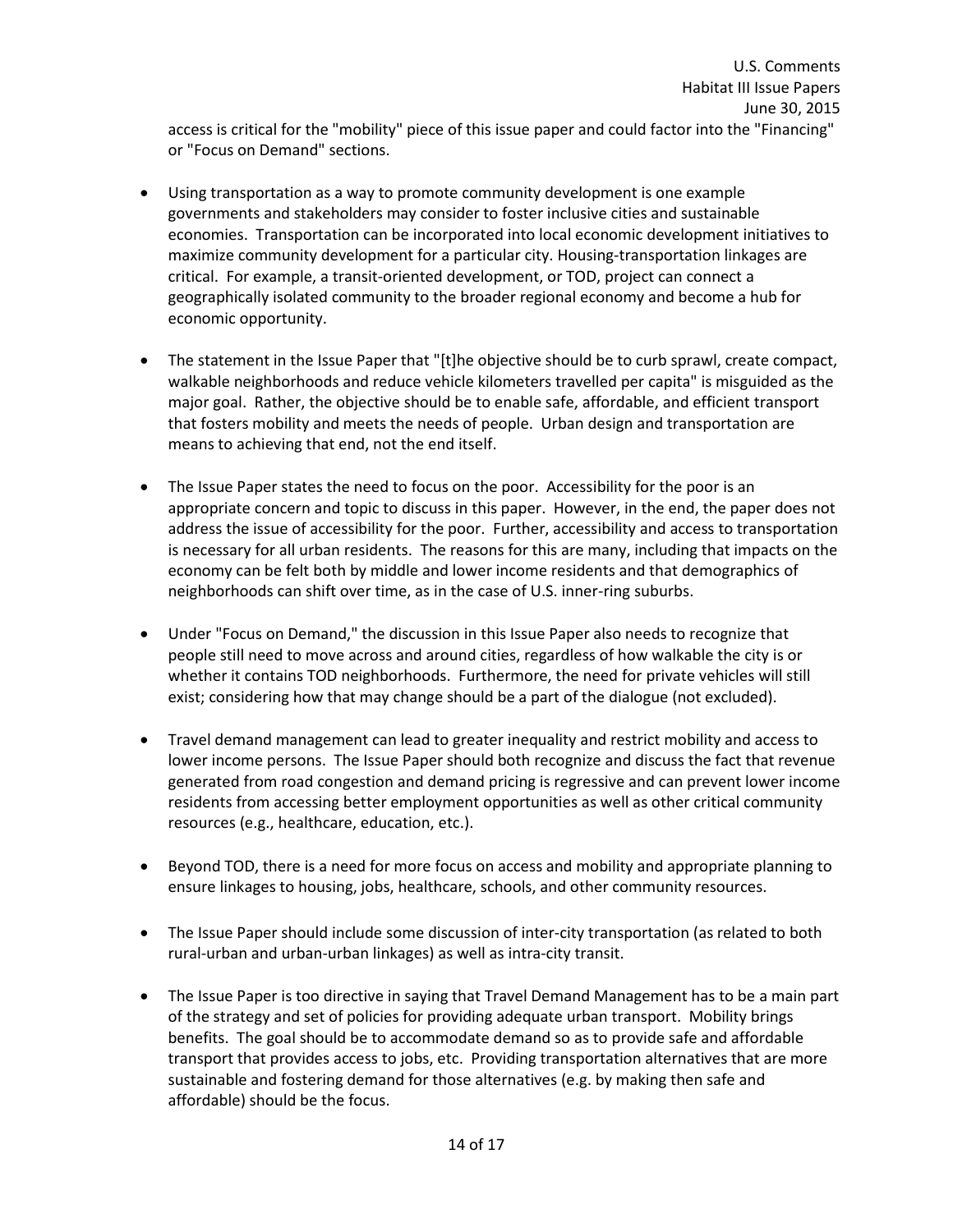- In general, the importance of safety needs to be elevated in importance in this Issue Paper. The Issue Paper should include discussion of the relative safety and efficiency of different travel modes.
- While briefly mentioned, the discussion of goods transport/freight needs to be expanded, in particular the comparative advantage of different modes by distance, type of goods, etc.
- The statement that "[p]olicies should be made to make car travel less appealing" is again misguided. The focus should be on the intended outcome, providing safe, affordable, and efficient transport that meets the needs of people.
- Economic sustainability of transportation systems is critical. Planning for transportation projects should consider initial capital investment requirements, operating costs, and all life-cycle costs. Planning needs to include benefit-cost analysis, but such analysis need to consider all externalities and internalize external costs in order to fairly evaluate potential projects.

## **Issue Paper 20: Housing**

- The paper correctly calls for greater care and transparency over subsidies; however, this necessitates a broader discussion of recommendations beyond more subsidies.
- The call for better linkages between housing, urban planning and infrastructure is critical. However, in addition to the call for a more participatory and inclusive process, there needs to be clear overarching policy consensus and mechanisms to implement them in an environment of good governance.
- The paper should consider both the developed and developing country context.
- Issues of housing affordability and segregation need to be further developed.
- The focus of the paper is on needs and challenges; however, there is a need to discuss different approaches that governments, civil society, and private actors are undertaking and what we've learned from them.
- There is a need to look at trends, more than simply static conditions to understand both those conditions, the role of government interference, and differences across countries.
- The Issue Paper should include a discussion of the role of not-for-profit organizations and civil society partnerships to provide affordable rental housing and services.
- The Issue Paper should further develop discussion around the role of the private sector both broadly defined and specifically in terms of private developers.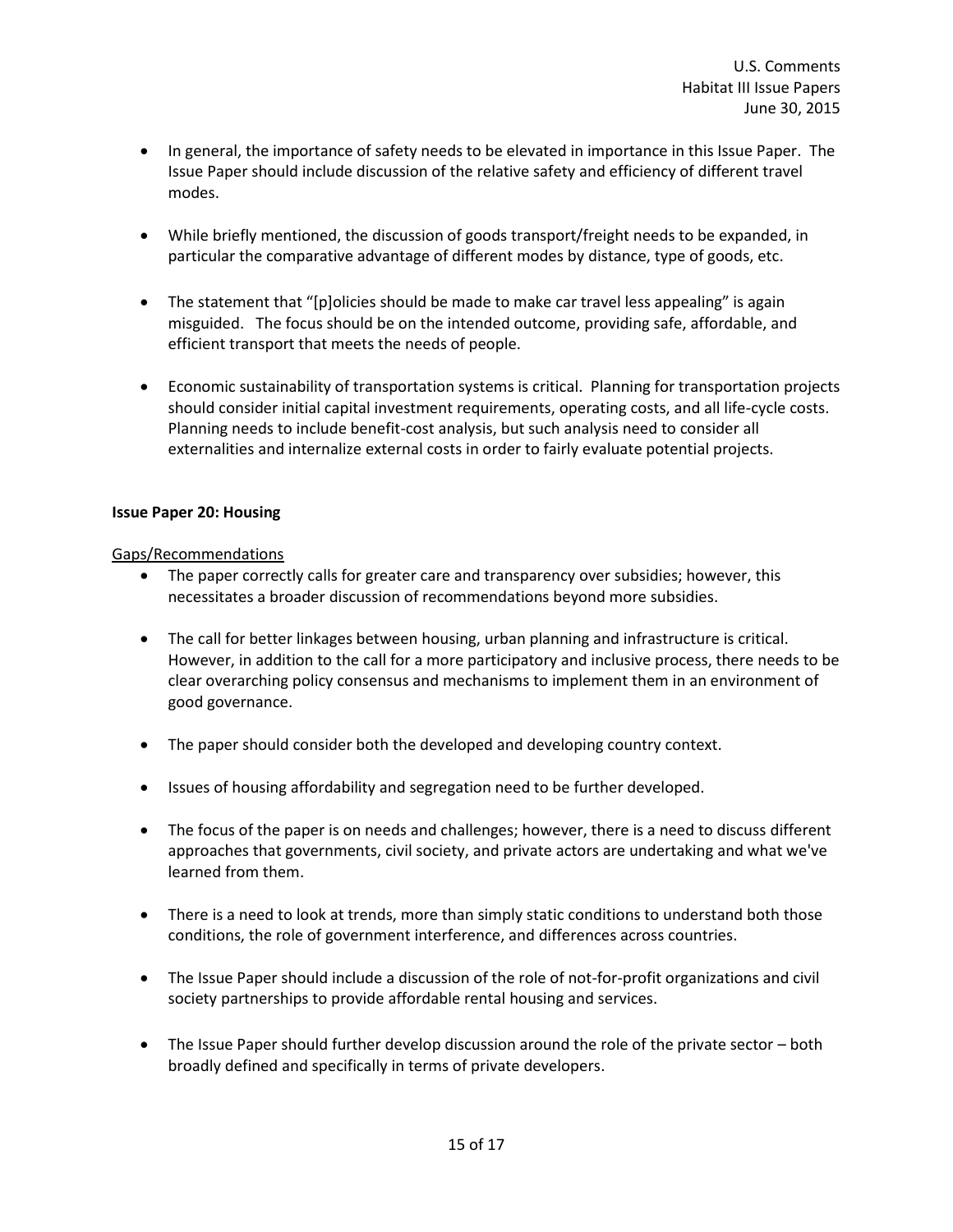- $\bullet$  The concept of housing as a platform for household stability financial, social and otherwise is implied but should be more explicitly stated and thoroughly discussed.
- There is a need to distinguish between, and not conflate, the concepts of inadequate housing and affordable housing.
- A range of issues that have arisen from the recent financial and housing crisis should be discussed in depth, including not just the provision of mortgage credit, but also the importance that such credit is available when supported by sound underwriting and risk management practices.
- New data sources and measures such as the data collection efforts underway that overlay social and economic data on satellite imagery – should be discussed around the issue of dearth of data pointed out in the paper.
- Beyond access to credit and the provision of housing, there is a need to discuss the effects of concentrated poverty and low-income housing – as mixed income-neighborhoods provide better outcomes for children living in poverty.
- The Issue Paper should discuss the need for cities to integrate affordable housing into existing community issues, such as public health, jobs, safety, and public space. Amalgamating housing with other social necessities eliminates silos and maximizes impact. Connecting issues including public health promotion and jobs to housing addresses multiple needs and promotes holistic approaches to community development.
- The Issue Paper should further develop discussion around strengthening capacity of local governments, development finance institutions, financing and implementation of responses, and encouraging innovative and more inclusive housing finance systems.

## **Issue Paper 21: Smart Cities**

- There is a lack of clarity or consensus on what is meant by smart cities in this paper. Several competing definitions are presented while other are omitted. The supporting Issues and Drivers for Action are likewise broad, unfocused, and at times contradictory.
- The path to developing a smart city requires a holistic and all-encompassing approach that includes improving a city's public services, ensuring government accountability and transparency, mitigating environmental and political risk, and creating new opportunities and a more inclusive city for all. Cities must develop multi-leveled and different, but collective, strategies driven by data indicators that lead to improvements in health, social, and economic progress.